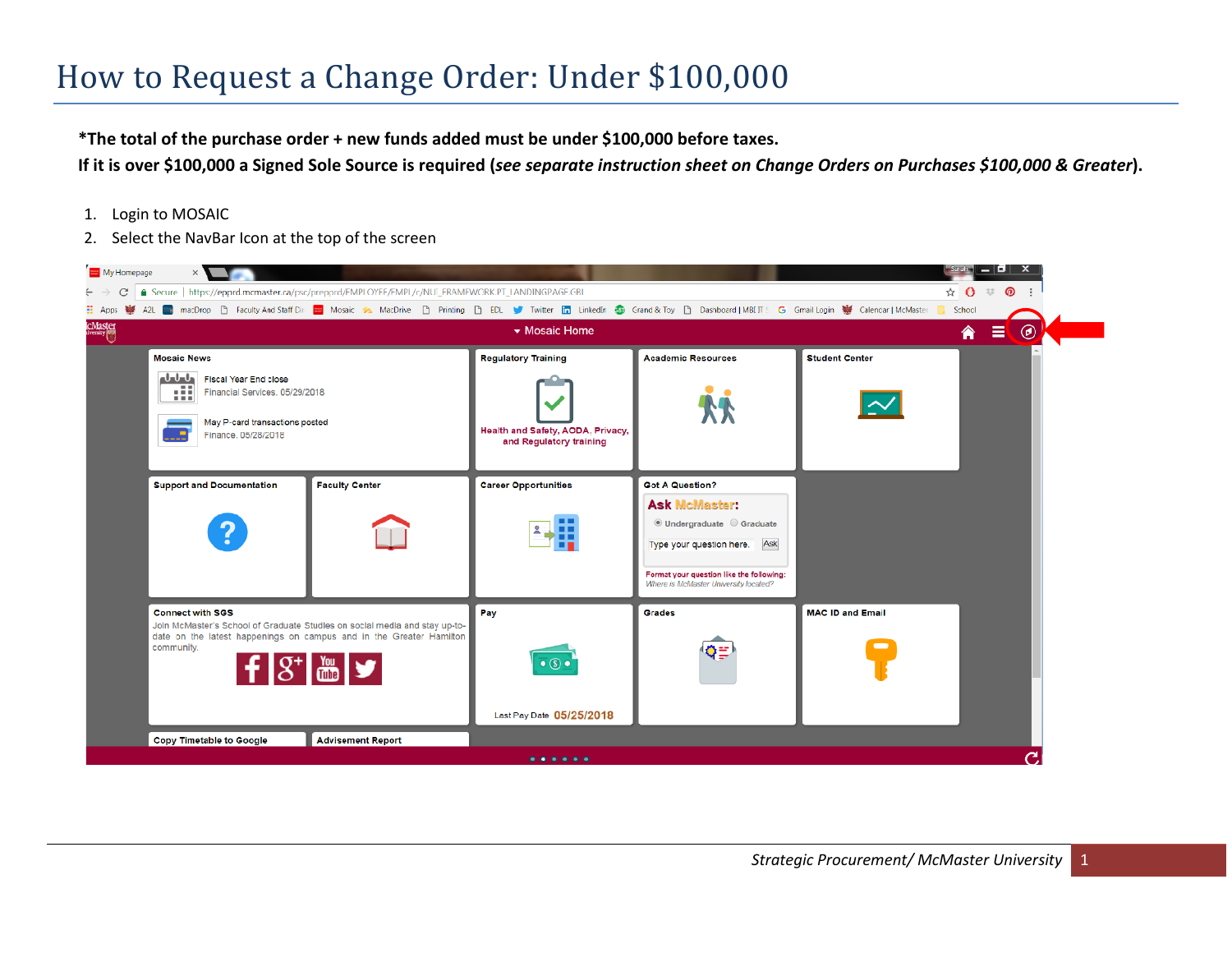## 3. Select '**Navigator**', then '**Finance**'

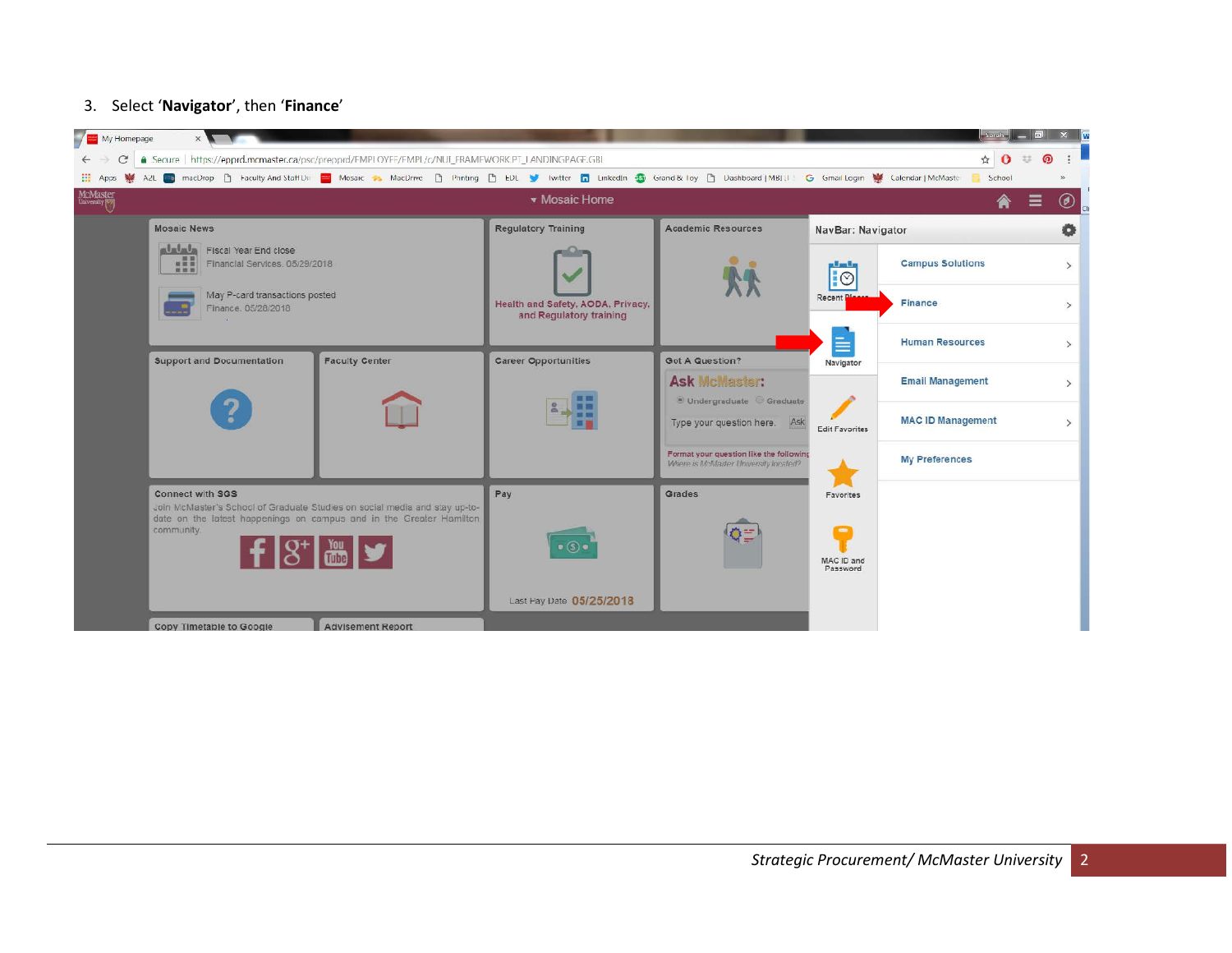- 4. Start a Change Request, by selecting:
	- a. Purchasing
	- b. Purchase Order
	- c. Purchase Order Change Request (bottom)





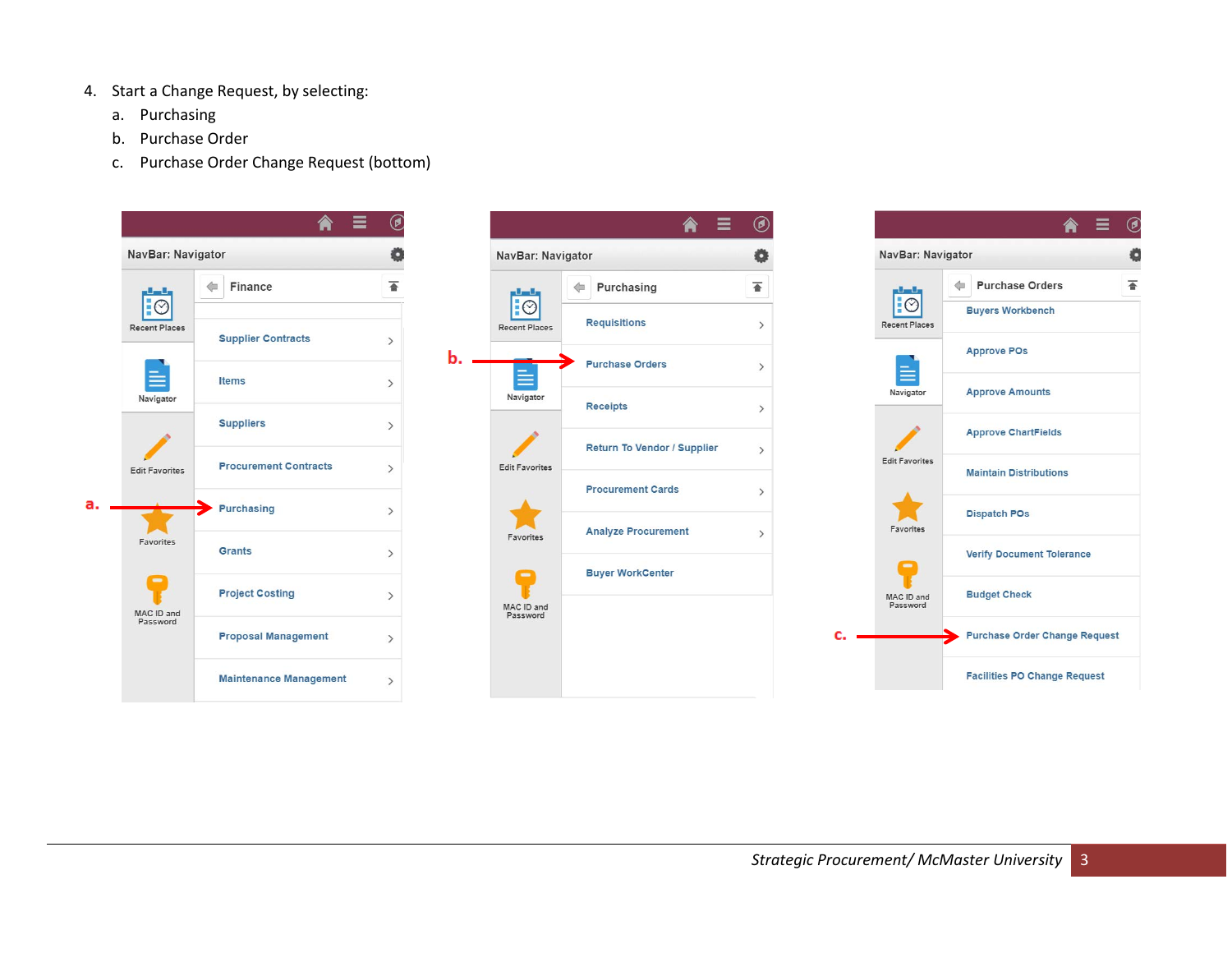## 5. Select **'Add a New Value'**

This will bring you to the Change Request form.

| <b>Search/Fill a Form</b><br>Enter any information you have and click Search. Leave fields blank for a list of all values.<br>Add a New Value<br><b>Find an Existing Value</b> |                         |                                     |   |  |  |  |  |
|--------------------------------------------------------------------------------------------------------------------------------------------------------------------------------|-------------------------|-------------------------------------|---|--|--|--|--|
|                                                                                                                                                                                |                         |                                     |   |  |  |  |  |
| Search Criteria                                                                                                                                                                |                         |                                     |   |  |  |  |  |
|                                                                                                                                                                                |                         |                                     |   |  |  |  |  |
|                                                                                                                                                                                | $\overline{\mathbf{v}}$ |                                     |   |  |  |  |  |
| Sequence Number =                                                                                                                                                              |                         |                                     |   |  |  |  |  |
| Subject begins with ▼                                                                                                                                                          |                         |                                     |   |  |  |  |  |
| Document Key String begins with ▼                                                                                                                                              |                         |                                     |   |  |  |  |  |
| $Priority =$                                                                                                                                                                   | ▼                       |                                     | ▼ |  |  |  |  |
| Due Date $=$                                                                                                                                                                   | $\overline{\mathbf{v}}$ | $\overline{\mathbf{B}}$             |   |  |  |  |  |
| Approval Status =                                                                                                                                                              | ▼                       |                                     | ▼ |  |  |  |  |
| <b>Case Sensitive</b>                                                                                                                                                          |                         |                                     |   |  |  |  |  |
|                                                                                                                                                                                |                         |                                     |   |  |  |  |  |
|                                                                                                                                                                                |                         |                                     |   |  |  |  |  |
|                                                                                                                                                                                |                         |                                     |   |  |  |  |  |
| Search<br>Clear                                                                                                                                                                |                         | Basic Search & Save Search Criteria |   |  |  |  |  |
|                                                                                                                                                                                |                         |                                     |   |  |  |  |  |
|                                                                                                                                                                                |                         |                                     |   |  |  |  |  |
|                                                                                                                                                                                |                         |                                     |   |  |  |  |  |
|                                                                                                                                                                                |                         |                                     |   |  |  |  |  |
| Find an Existing Value   Add a New Value                                                                                                                                       |                         |                                     |   |  |  |  |  |
|                                                                                                                                                                                |                         |                                     |   |  |  |  |  |
|                                                                                                                                                                                |                         |                                     |   |  |  |  |  |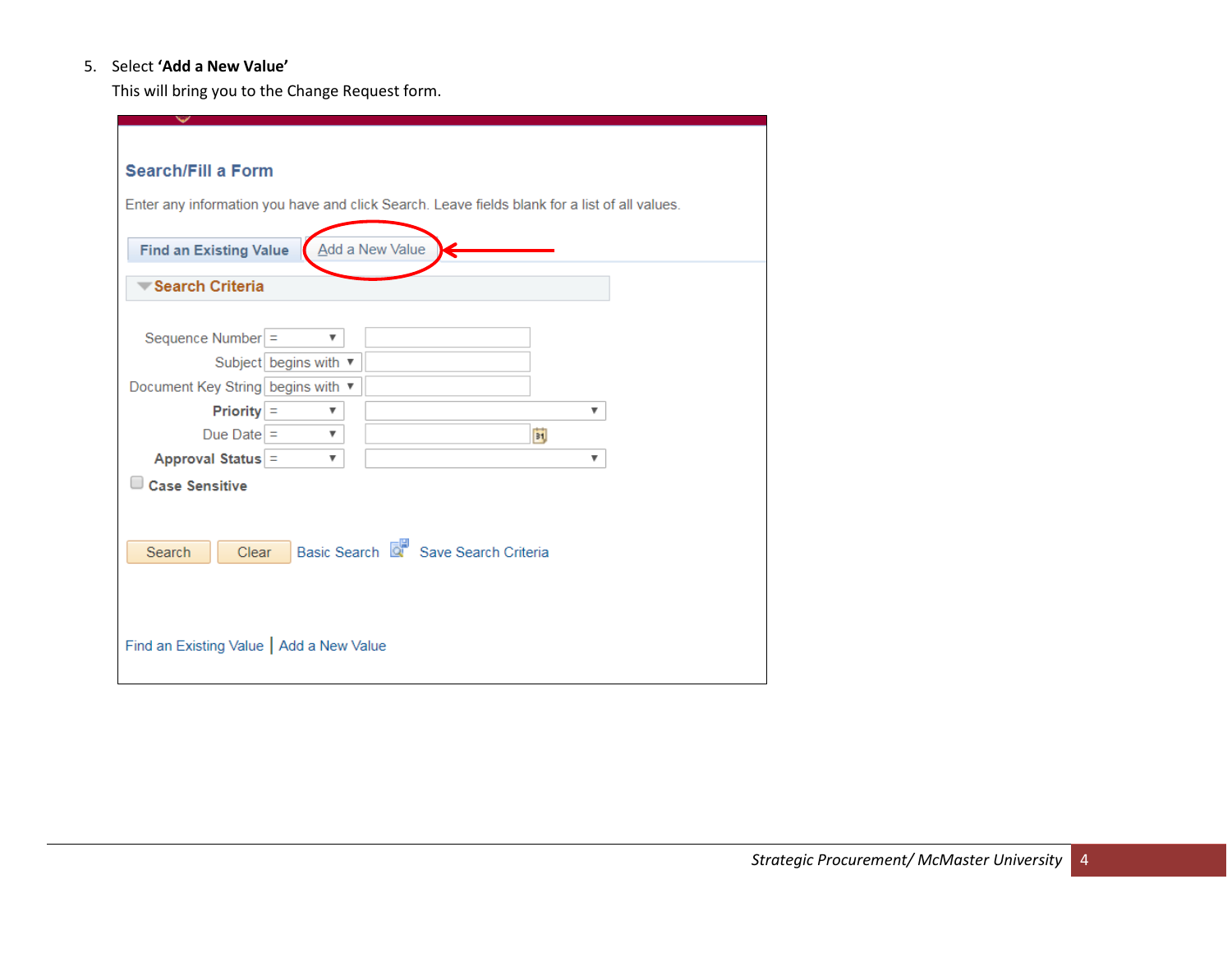- 6. Complete the Purchase Order Change Request form.
- 7. Hit **'Save'** at bottom

| Instructions<br>Attachments<br><b>Purchase Order Change Request</b><br>*Subject<br>Priority 3-Standard<br>$\mathbf{B}$<br><b>Due Date</b><br><b>Status</b> Initial<br>PO Date <b>B</b><br>*Business Unit<br>$\alpha$<br>$\alpha$<br>$\alpha$<br>Currency Code<br>$\alpha$<br>Supplier ID and the state of the state of the state of the state of the state of the state of the state of the<br><b>Item <i>Company of the Company of the Company</i> of the Company of the Company of the Company of the Company of the Company of the Company of the Company of the Company of the Company of the Company of the Company of the Co</b><br>$\overline{\mathsf{Q}}$<br>PO Quantity <b>Example 20</b><br>Units of Measure<br>Price (Per Item) | New Window   Help   P<br>Form<br><b>Field Name/Description</b><br><b>PO Line Details</b><br><b>More Information</b> | <b>McMaster</b><br><b>University</b> | <b>Search/Fill a Form</b> | ◉ |
|--------------------------------------------------------------------------------------------------------------------------------------------------------------------------------------------------------------------------------------------------------------------------------------------------------------------------------------------------------------------------------------------------------------------------------------------------------------------------------------------------------------------------------------------------------------------------------------------------------------------------------------------------------------------------------------------------------------------------------------------|---------------------------------------------------------------------------------------------------------------------|--------------------------------------|---------------------------|---|
|                                                                                                                                                                                                                                                                                                                                                                                                                                                                                                                                                                                                                                                                                                                                            |                                                                                                                     |                                      |                           |   |
|                                                                                                                                                                                                                                                                                                                                                                                                                                                                                                                                                                                                                                                                                                                                            |                                                                                                                     |                                      |                           |   |
|                                                                                                                                                                                                                                                                                                                                                                                                                                                                                                                                                                                                                                                                                                                                            |                                                                                                                     |                                      |                           |   |
|                                                                                                                                                                                                                                                                                                                                                                                                                                                                                                                                                                                                                                                                                                                                            |                                                                                                                     |                                      |                           |   |
|                                                                                                                                                                                                                                                                                                                                                                                                                                                                                                                                                                                                                                                                                                                                            |                                                                                                                     |                                      |                           |   |
|                                                                                                                                                                                                                                                                                                                                                                                                                                                                                                                                                                                                                                                                                                                                            |                                                                                                                     |                                      |                           |   |
|                                                                                                                                                                                                                                                                                                                                                                                                                                                                                                                                                                                                                                                                                                                                            |                                                                                                                     | <b>PO Header</b>                     |                           |   |
|                                                                                                                                                                                                                                                                                                                                                                                                                                                                                                                                                                                                                                                                                                                                            |                                                                                                                     |                                      |                           |   |
|                                                                                                                                                                                                                                                                                                                                                                                                                                                                                                                                                                                                                                                                                                                                            |                                                                                                                     |                                      |                           |   |
|                                                                                                                                                                                                                                                                                                                                                                                                                                                                                                                                                                                                                                                                                                                                            |                                                                                                                     |                                      |                           |   |
|                                                                                                                                                                                                                                                                                                                                                                                                                                                                                                                                                                                                                                                                                                                                            |                                                                                                                     |                                      |                           |   |
|                                                                                                                                                                                                                                                                                                                                                                                                                                                                                                                                                                                                                                                                                                                                            |                                                                                                                     |                                      |                           |   |
|                                                                                                                                                                                                                                                                                                                                                                                                                                                                                                                                                                                                                                                                                                                                            |                                                                                                                     |                                      |                           |   |
|                                                                                                                                                                                                                                                                                                                                                                                                                                                                                                                                                                                                                                                                                                                                            |                                                                                                                     |                                      |                           |   |
|                                                                                                                                                                                                                                                                                                                                                                                                                                                                                                                                                                                                                                                                                                                                            |                                                                                                                     |                                      |                           |   |
|                                                                                                                                                                                                                                                                                                                                                                                                                                                                                                                                                                                                                                                                                                                                            |                                                                                                                     |                                      |                           |   |
|                                                                                                                                                                                                                                                                                                                                                                                                                                                                                                                                                                                                                                                                                                                                            |                                                                                                                     |                                      |                           |   |
|                                                                                                                                                                                                                                                                                                                                                                                                                                                                                                                                                                                                                                                                                                                                            |                                                                                                                     |                                      |                           |   |
|                                                                                                                                                                                                                                                                                                                                                                                                                                                                                                                                                                                                                                                                                                                                            |                                                                                                                     |                                      |                           |   |
|                                                                                                                                                                                                                                                                                                                                                                                                                                                                                                                                                                                                                                                                                                                                            |                                                                                                                     |                                      |                           |   |
|                                                                                                                                                                                                                                                                                                                                                                                                                                                                                                                                                                                                                                                                                                                                            |                                                                                                                     |                                      |                           |   |
|                                                                                                                                                                                                                                                                                                                                                                                                                                                                                                                                                                                                                                                                                                                                            |                                                                                                                     |                                      |                           |   |
|                                                                                                                                                                                                                                                                                                                                                                                                                                                                                                                                                                                                                                                                                                                                            |                                                                                                                     |                                      |                           |   |
|                                                                                                                                                                                                                                                                                                                                                                                                                                                                                                                                                                                                                                                                                                                                            |                                                                                                                     |                                      |                           |   |
|                                                                                                                                                                                                                                                                                                                                                                                                                                                                                                                                                                                                                                                                                                                                            |                                                                                                                     | Save                                 |                           |   |

Under PO Line Details, the Price (Per Item) list the doller value you are requesting to have added to the purchase order.

If you know the current value of the PO it is helpful to provide the following information in the More Information section of the form:

Original Term Value (original funds on PO)

+ Added Term Value (new funds adding to PO)

 = Estimated Total Value (new total of PO: new + old funds)

*Remember, the above values are always pre-tax (the system calculates the tax).*